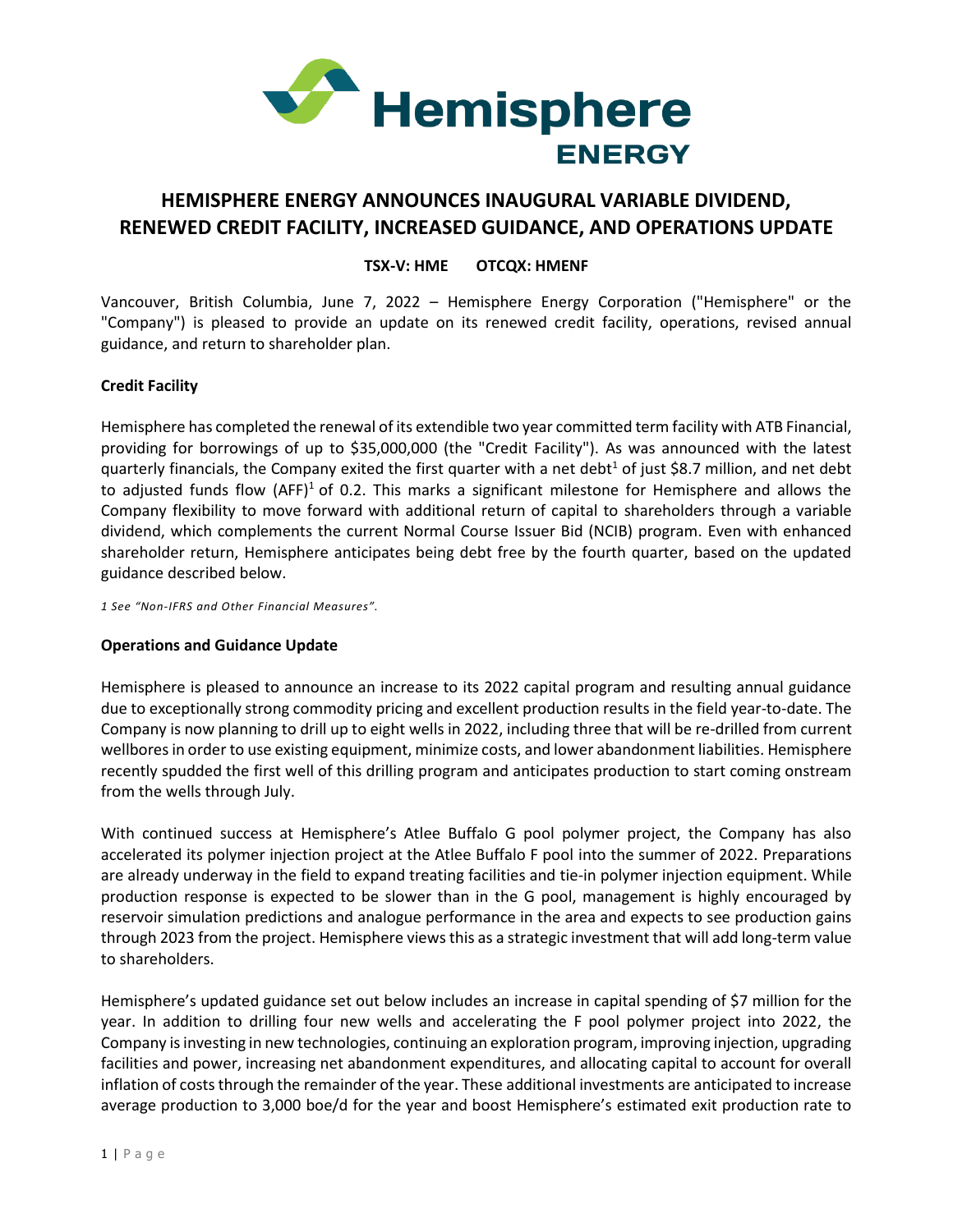3,300 boe/d. Run at the following pricing parameters for the remainder of the year, the Company expects to achieve record cash flows in 2022 at this updated production guidance.

|                                                                |            | <b>Previous 2022</b> | <b>Revised 2022</b> |
|----------------------------------------------------------------|------------|----------------------|---------------------|
| 2022 Corporate Guidance <sup>(1)</sup>                         |            | <b>Guidance</b>      | <b>Guidance</b>     |
| Pricing (WTI / WCS differential)                               | US\$       | 75 / 12.50           | 100/17              |
| CAD / US Fx                                                    | X          | 1.25                 | 1.26                |
| <b>Average Annual Production</b>                               | boe/d      | 2,600                | 3,000               |
| <b>Exit Production</b>                                         | boe/d      | 3,000                | 3,300               |
| Adjusted Funds Flow (AFF) <sup>(2)</sup>                       | \$ million | 37                   | 52                  |
| AFF per Basic Share <sup>(2)</sup>                             | \$/share   | 0.39(3)              | 0.53 <sup>(4)</sup> |
| Capital Expenditures <sup>(2)</sup>                            | \$ million | 9                    | 16                  |
| Free Funds Flow <sup>(2)</sup>                                 | \$ million | 28                   | 36                  |
| Year-end Net Working Capital <sup>(2)</sup><br>(pre-dividends) | \$ million | 11                   | 19                  |

Notes:

*(1) See additional assumptions listed under "2022 Corporate Guidance Assumptions".*

*(2) See "Non-IFRS and Other Financial Measures".*

*(3) Using a 2022 weighted average of 94.9 million basic shares issued and outstanding, which assumed the exercise of 10.3 million remaining warrants, on a "cash-less" exercise basis, at \$1.40/share, and the exercise of 3.9 million stock options expiring in September 2022. (4) Using a 2022 weighted average of 97.8 million basic shares issued and outstanding, which includes the actual exercise of 8.3 million*

*warrants in April and 1.2 million stock options up to the end of May, as well as assuming the June exercise of all 3.0 million remaining stock options set to expire in September 2022.*

| 2022 Revised Corporate Guidance<br>with Pricing Sensitivities <sup>(1)</sup> |            | \$85 | \$100 | \$115 |
|------------------------------------------------------------------------------|------------|------|-------|-------|
| Adjusted Funds Flow (AFF) <sup>(2)</sup>                                     | \$ million | 50   | 52    | 54    |
| AFF per Basic Share <sup>(2,3)</sup>                                         | \$/share   | 0.50 | 0.53  | 0.55  |
| Free Funds Flow <sup>(2)</sup>                                               | \$ million | 33   | 36    | 38    |
| Year-end Net Working Capital <sup>(2)</sup><br>(pre-dividends)               | \$ million | 16   | 19    | 20    |

Notes:

*(1) See additional assumptions listed under "2022 Corporate Guidance Assumptions".*

*(2) See "Non-IFRS and Other Financial Measures".*

*(3) Using a 2022 weighted average of 97.8 million basic shares issued and outstanding, which includes the actual exercise of 8.3 million warrants in April and 1.2 million stock options up to the end of May, as well as assuming the June exercise of all 3.0 million remaining stock options set to expire in September 2022.*

## **Commencement of Quarterly Variable Dividend**

The Board of Directors has approved a variable dividend policy targeting approximately 30% of Hemisphere's annual free funds flow<sup>2</sup> to be paid quarterly. Accordingly, the first ever quarterly cash dividend paid to Hemisphere shareholders will be \$0.025/share on June 30, 2022, to shareholders of record as of the close of business on June 15, 2022. The dividend is designated as an "eligible dividend" for income tax purposes. Using the mid-point of guidance, this would return an annualized 6% dividend yield to shareholders on Hemisphere's current market capitalization of approximately \$180 million<sup>3</sup>.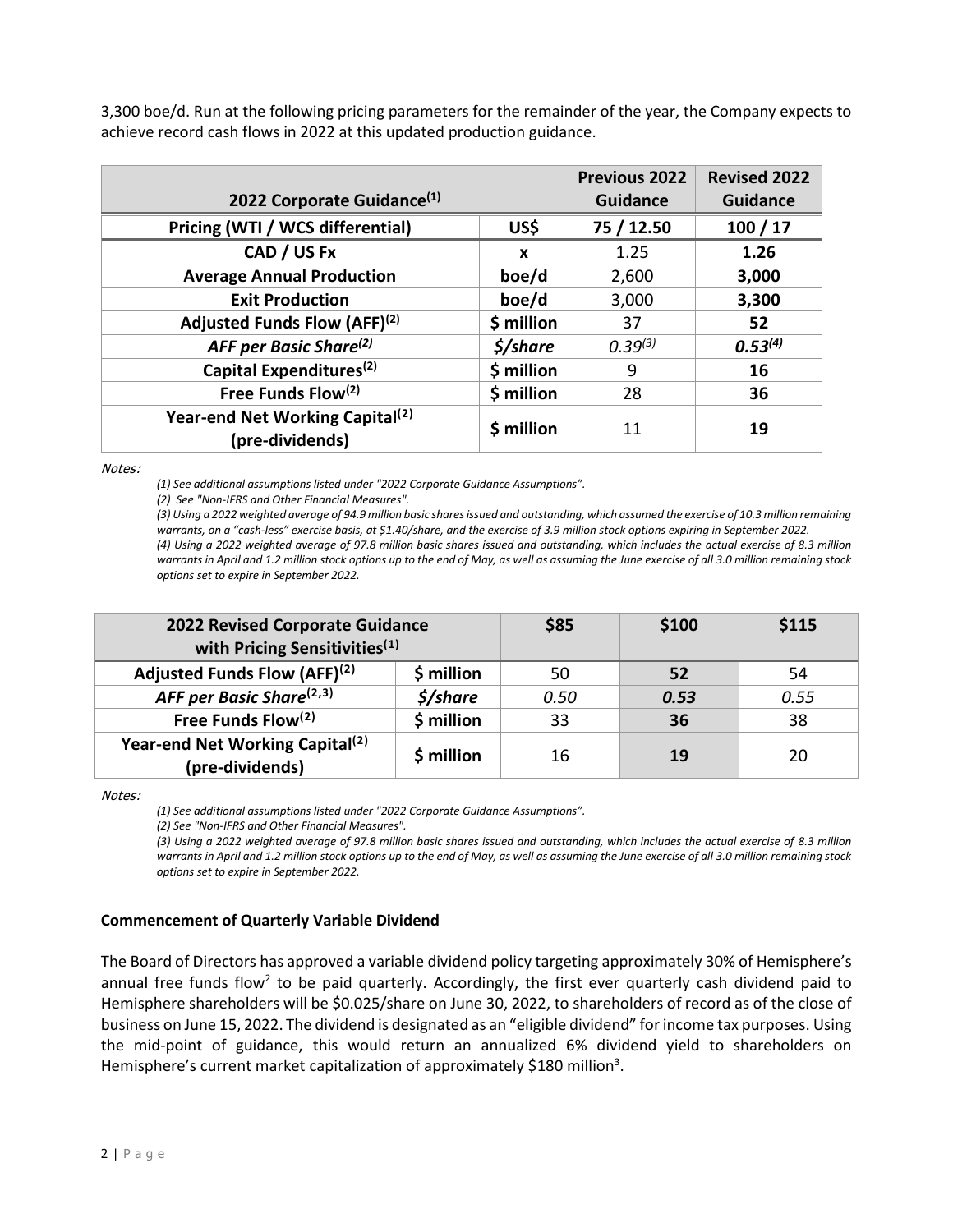Further quarterly payments of this variable dividend will be subject to board approval, and be conditional on continued production performance, commodity price environment, and compliance with the terms of the Company's credit facility. The remaining 70% of free funds flow may be used for additional spending on Hemisphere's Normal Course Issuer Bid (NCIB) and/or other special dividends, in addition to possible strategic acquisitions and accelerated investments in the Company's long-term development program.

*2 See "Non-IFRS and Other Financial Measures". 3 Using 101.4 million current outstanding shares and June 6, 2022 share price of \$1.77/share.*

## **Annual General and Special Meeting**

Hemisphere Energy Corporation's Annual General and Special Meeting of Shareholders will be held at 9:00 am (Vancouver Time) June 9, 2022 in the Walker Room at the Terminal City Club. The address is 837 West Hastings St, Vancouver, British Columbia.

## **About Hemisphere Energy Corporation**

Hemisphere is a Canadian oil company focused on maximizing value per share growth with the sustainable development of its high netback, low decline conventional heavy oil assets through water and polymer flood enhanced recovery methods. Hemisphere trades on the TSX Venture Exchange as a Tier 1 issuer under the symbol "HME" and on the OTCQX Venture Marketplace under the symbol "HMENF".

For further information, please visit the Company's website at www.hemisphereenergy.ca to view its corporate presentation or contact:

Don Simmons, President & Chief Executive Officer Telephone: (604) 685-9255 Email[: info@hemisphereenergy.ca](mailto:info@hemisphereenergy.ca)

Website: [www.hemisphereenergy.ca](http://www.hemisphereenergy.ca/)

### *Forward-looking Statements*

Certain statements included in this news release constitute forward-looking statements or forward-looking information (collectively, "forward-looking *statements") within the meaning of applicable securities legislation. Forward-looking statements are typically identified by words such as "anticipate", "continue", "estimate", "expect", "forecast", "may", "will", "project", "could", "plan", "intend", "should", "believe", "outlook", "potential", "target" and similar words suggesting future events or future performance. In particular, but without limiting the generality of the foregoing, this news release includes forward-looking statements including the Company's belief that the renewal of the credit facility will allow the Company flexibility to move forward with additional return of capital to shareholders through a variable dividend, which complements the current Normal Course Issuer Bid (NCIB)*  program; Hemisphere's anticipation of being debt free by the fourth quarter; Hemisphere's plans to drill up to eight wells, including three that will be *re-drilled from current wellbores in order to use existing equipment, minimize costs, and lower abandonment liabilities; Hemisphere's anticipation for production to start coming onstream from the wells through July; the Company's belief that F pool polymer production response will be slower than in the G pool; management's encouragement by reservoir simulation predictions and analogue performance in the area and subsequent expectation of F pool production gains through 2023 from the polymer project; Hemisphere's view of the F pool polymer project as a strategic investment that will add long-term value to shareholders; Hemisphere's belief that their annual capital investments are anticipated to help production average 3,000 boe/d through the year and boost Hemisphere's estimated exit production rate to 3,300 boe/d; the Company's expectation that at it will achieve record cash flows in 2022 at this updated production guidance; Hemisphere's estimated 2022 guidance numbers for average production, exit production, adjusted funds flow, adjusted funds flow per basic share, capital expenditures, free funds flow, and year-end working capital; that further quarterly payments of this variable dividend will be subject to board approval and be conditional on continued production performance and commodity price environment; and that Hemisphere's remaining 70% of free funds flow may include additional spending on Hemisphere's Normal Course Issuer Bid (NCIB) and/or other special dividends, in addition to possible strategic acquisitions and accelerated investments in the Company's long-term development program.*

*Forward‐looking statements are based on a number of material factors, expectations or assumptions of Hemisphere which have been used to develop such statements and information but which may prove to be incorrect. Although Hemisphere believes that the expectations reflected in such forward‐ looking statements or information are reasonable, undue reliance should not be placed on forward‐looking statements because Hemisphere can give no assurance that such expectations will prove to be correct. In addition to other factors and assumptions which may be identified herein, assumptions have been made regarding, among other things: the length of time that oil and gas operations will be impaired by the outbreak of Covid-19; the current*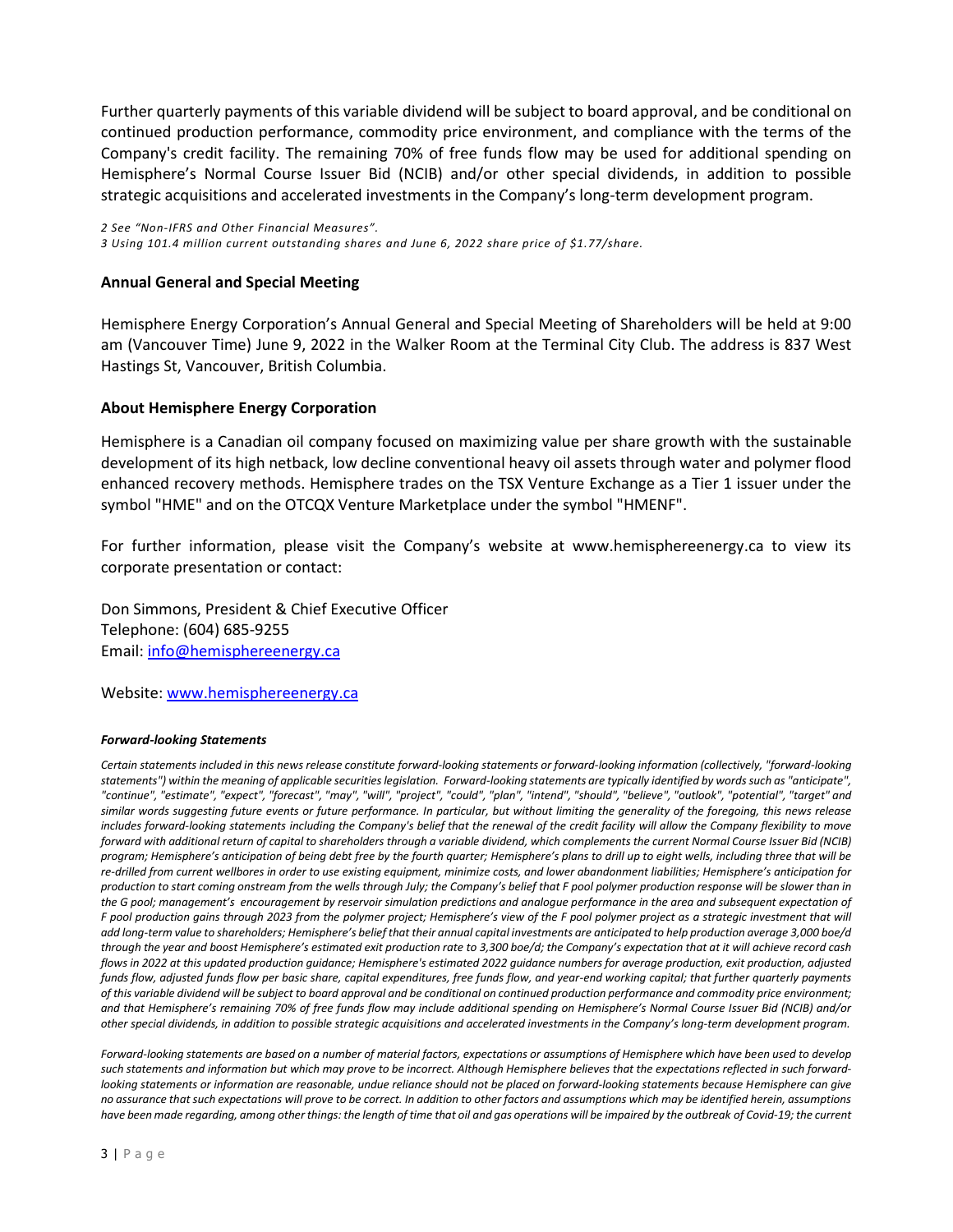*and go-forward oil price environment; that Hemisphere will continue to conduct its operations in a manner consistent with past operations; that results*  from drilling and development activities are consistent with past operations; the quality of the reservoirs in which Hemisphere operates and continued performance from existing wells; the continued and timely development of infrastructure in areas of new production; the accuracy of the estimates of *Hemisphere's reserve volumes; certain commodity price and other cost assumptions; continued availability of debt and equity financing and cash flow to fund Hemisphere's current and future plans and expenditures; the impact of increasing competition; the general stability of the economic and political environment in which Hemisphere operates; the general continuance of current industry conditions; the impacts of inflation and increases to*  costs; the timely receipt of any required regulatory approvals; the ability of Hemisphere to obtain qualified staff, equipment and services in a timely *and cost efficient manner; drilling results; the ability of the operator of the projects in which Hemisphere has an interest in to operate the field in a safe, efficient and effective manner; the ability of Hemisphere to obtain financing on acceptable terms; field production rates and decline rates; the ability to replace and expand oil and natural gas reserves through acquisition, development and exploration; the timing and cost of pipeline, storage and facility construction and expansion and the ability of Hemisphere to secure adequate product transportation; future commodity prices; currency, exchange and interest rates; regulatory framework regarding royalties, taxes and environmental matters in the jurisdictions in which Hemisphere operates; and the ability of Hemisphere to successfully market its oil and natural gas products.*

*The forward‐looking statements included in this news release are not guarantees of future performance and should not be unduly relied upon. Such information and statements, including the assumptions made in respect thereof, involve known and unknown risks, uncertainties and other factors that may cause actual results or events to defer materially from those anticipated in such forward‐looking statements including, without limitation: changes in commodity prices; changes in the demand for or supply of Hemisphere's products, the early stage of development of some of the evaluated areas and zones; unanticipated operating results or production declines; changes in tax or environmental laws, royalty rates or other regulatory matters; changes in development plans of Hemisphere or by third party operators of Hemisphere's properties, increased debt levels or debt service requirements; inaccurate estimation of Hemisphere's oil and gas reserve volumes; limited, unfavourable or a lack of access to capital markets; increased costs; a lack of adequate insurance coverage; the impact of competitors; and certain other risks detailed from time‐to‐time in Hemisphere's public disclosure documents, (including, without limitation, those risks identified in this news release and in Hemisphere's Annual Information Form).*

The forward-looking statements contained in this news release speak only as of the date of this news release, and Hemisphere does not assume any *obligation to publicly update or revise any of the included forward‐looking statements, whether as a result of new information, future events or otherwise, except as may be required by applicable securities laws.*

### *Non-IFRS and Other Financial Measures*

This news release contains the terms adjusted funds flow from operations, capital expenditures and net debt, which are considered "non-IFRS financial measures" and any of these measures calculated on a per boe or share basis, which are considered "non-IFRS financial ratios". These terms do not have a standardized meaning prescribed by IFRS. Accordingly, the Company's use of these terms may not be comparable to similarly defined measures presented by other companies. Investors are cautioned that these measures should not be construed as an alternative to net income (loss) or cashflow from operations determined in accordance with IFRS and these measures should not be considered to be more meaningful than IFRS measures in evaluating the Company's performance. Below are definitions of these terms and corresponding reconciliations to IFRS, where applicable, as at March 31, 2022.

**Adjusted funds flow "AFF" (Non-IFRS Financial Measure and Ratio if calculated on a per boe basis):** the Company considers AFF to be a key measure that indicates the Company's ability to generate the funds necessary to support future growth through capital investment and to repay any debt. AFF is a measure that represents cash flow generated by operating activities, before changes in non-cash working capital and adjusted for decommissioning expenditures, and may not be comparable to measures used by other companies. The most directly comparable IFRS measure for AFF is cash provided by operating activities. AFF per share is calculated using the same weightedaverage number of shares outstanding as in the case of the earnings per share calculation for the period. A reconciliation of AFF to cash provided by operating activities is set forth below as at March 31, 2022:

|                                                 | <b>Three Months Ended March 31</b> |            |  |           |
|-------------------------------------------------|------------------------------------|------------|--|-----------|
|                                                 |                                    | 2022       |  | 2021      |
| Cash provided by operating activities           |                                    | 8,211,734  |  | 3,202,500 |
| Change in non-cash working capital              |                                    | 2,723,037  |  | 802,469   |
| Adjust: Decommissioning obligation expenditures |                                    | 104,309    |  | 36,593    |
| Adjusted funds flow                             |                                    | 11,039,080 |  | 4,041,562 |
| Per share, basic                                | S                                  | 0.12       |  | 0.05      |
| Per share, diluted                              |                                    | 0.11       |  | 0.04      |

a) **Free funds flow (Non-IFRS Financial Measure):** is calculated by taking adjusted funds flow and subtracting capital expenditures, excluding acquisitions and dispositions. Management believes that free funds flow provides a useful measure to determine Hemisphere's ability to improve returns and to manage the long-term value of the business. A summary of the reconciliation of free funds flow is set forth below as at March 31, 2022:

|                              | <b>Three Months Ended March 31</b> |  |             |
|------------------------------|------------------------------------|--|-------------|
|                              | 2022                               |  | 2021        |
| Adjusted funds flow          | 11,039,080                         |  | 4,041,562   |
| Capital expenditures         | (1,794,239)                        |  | (1,081,584) |
| Free funds flow              | 9.244.841                          |  | 2,959,977   |
| Per share, basic and diluted | 0.10                               |  | 0.03        |